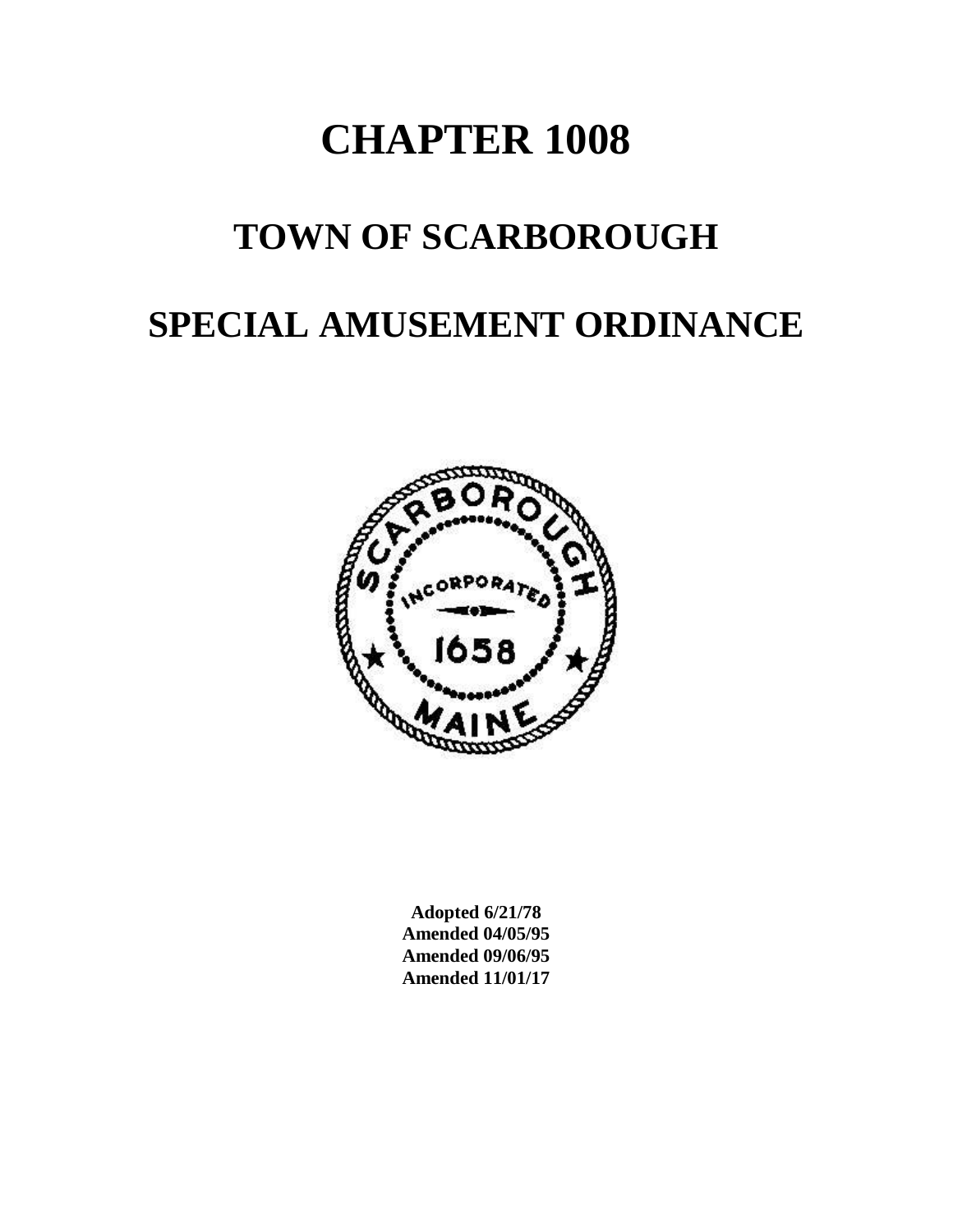### **TABLE OF CONTENTS**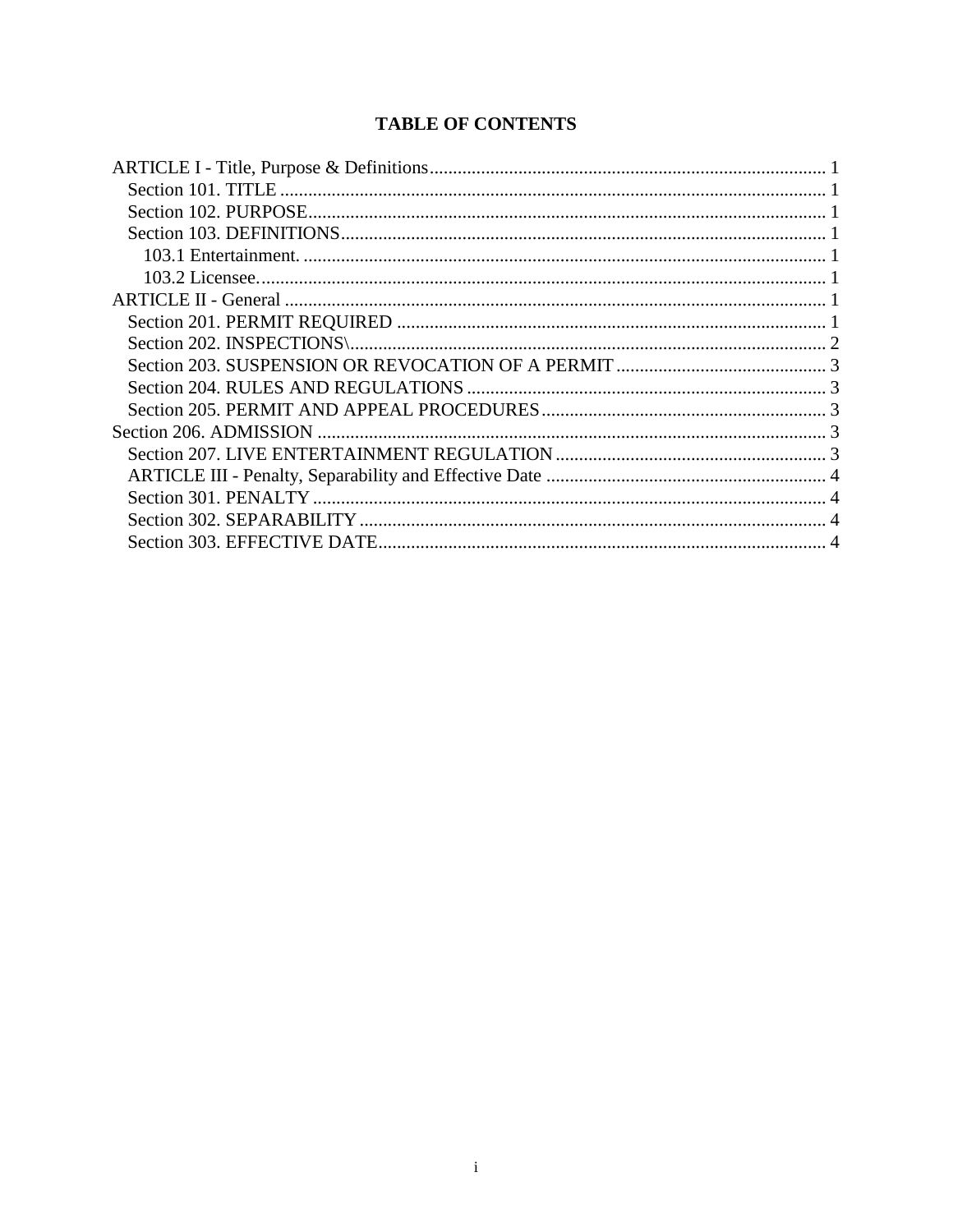#### **CHAPTER 1008 TOWN OF SCARBOROUGH SPECIAL AMUSEMENT ORDINANCE**

#### <span id="page-2-0"></span>**ARTICLE I - Title, Purpose & Definitions**

#### <span id="page-2-1"></span>**Section 101. TITLE**

This Ordinance shall be known and may be cited as the Special Amusement Ordinance of the Town of Scarborough, Maine.

#### <span id="page-2-2"></span>**Section 102. PURPOSE**

The purpose of this Ordinance is to control the issuance of special permits for music, dancing, or entertainment in facilities licensed by the State of Maine to sell liquor as required by 28-A M.R.S.A. 1054.

#### <span id="page-2-4"></span><span id="page-2-3"></span>**Section 103. DEFINITIONS**

#### 103.1 Entertainment.

For the purposes of this Ordinance, "entertainment" shall include any amusement, performance, exhibition or diversion for patrons or customers of the licensed premises whether provided by professional entertainers or by full-time or part-time employees of the licensed premises, whose incidental duties include activities with an entertainment value.

<span id="page-2-5"></span>103.2 Licensee.

For purposes of this Section, "licensee" shall include the holder of a license issued under Alcoholic Beverages Statutes of the State of Maine, or any person, individual, partnership, firm, association, corporation, or other legal entity, or any agent, or employee of any such licensee.

#### <span id="page-2-6"></span>**ARTICLE II - General**

#### <span id="page-2-7"></span>**Section 201. PERMIT REQUIRED**

No licensee for the sale of liquor to be consumed on her/his premises shall permit, on her/his licensed premises, any music, except radio or other mechanical device, any dancing or entertainment of any sort unless the licensee shall have first obtained from the municipality in which the licensed premises are situated a special amusement permit signed by at least a majority of the municipal officers. [amended 11/01/17]

Applications for all special amusement permits shall be made in writing to the municipal officers and shall state the name of the applicant; her/his residence address; the name of the business to be conducted; her/his business address; the nature of her/his business; the location to be used; whether the applicant has ever had a license to conduct the business therein described either denied or revoked and, if so, the applicant shall described those circumstances specifically;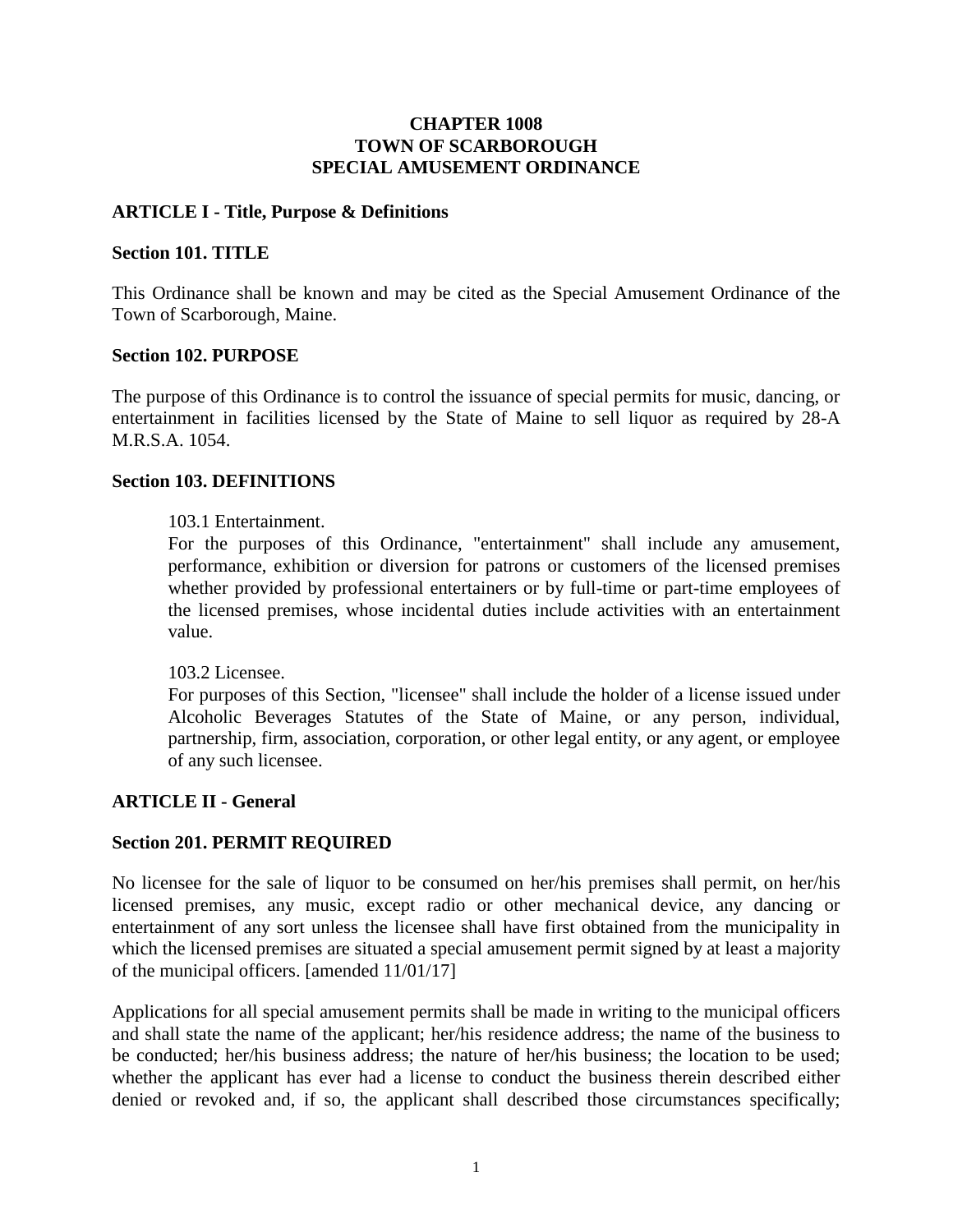whether the applicant, including all partners or corporate officers, has ever been convicted of a felony and, if so, the applicant shall describe specifically those circumstances and any additional information as may be needed by the municipal officers in the issuing of the permit, including but not limited to a copy of the applicant's current liquor license. [amended 11/01/17]

No permit shall be issued for any thing, or act, or premises, if the premises and building to be used for the purposes do not fully comply with all ordinances, articles, by-laws, or rules and regulations of the municipality.

The fee for a special amusement permit shall be as specified in the *Schedule of License, Permit and Application Fees* established by the Town Council.

The municipal officers shall, prior to granting a permit and after reasonable notice to the municipality and the applicant, hold a public hearing within 15 days of the date that the request was received, at which the testimony of the applicant and that of any interested members of the public shall be taken.

The municipal officers shall grant a permit unless they find that issuance of the permit will be detrimental to the public health, safety, or welfare, or would violate municipal ordinances, or rules and regulations, articles, or by-laws.

A permit shall be valid only for the license year of the applicant's existing liquor license.

#### <span id="page-3-0"></span>**Section 202. INSPECTIONS**

Wherever inspections of the premises used for or in connection with the operation of a licensed business which has obtained a special amusement permit are provided or required by ordinance or State Law, or are reasonably necessary to secure compliance with any ordinance provision or State Law, it shall be the duty of the licensee, or the person in charge of the premises to be inspected, to admit any officer, official or employee of the municipality authorized to make the inspection at any reasonable time that admission is requested.

Whenever an analysis of any commodity or material is reasonably necessary to secure conformance with any ordinance provision or State Law, it shall be the duty of the licensee, or person in charge of the premises, to give to any authorized officer, official or employee of the municipality requesting the same sufficient samples of the material or commodity for analysis.

In addition to any other penalty which may be provided, the municipal officers may revoke the special amusement permit of any licensee in the municipality who refuses to permit any such officer, official or employee to make an inspection or take sufficient samples for analysis, or who interferes with such officer, official, or employee while in the performance of his duty. Provided, that no license or special amusement permit shall be revoked unless written demand for the inspection or sample is made upon the licensee or person in charge of the premises, at the time it is sought to make the inspection.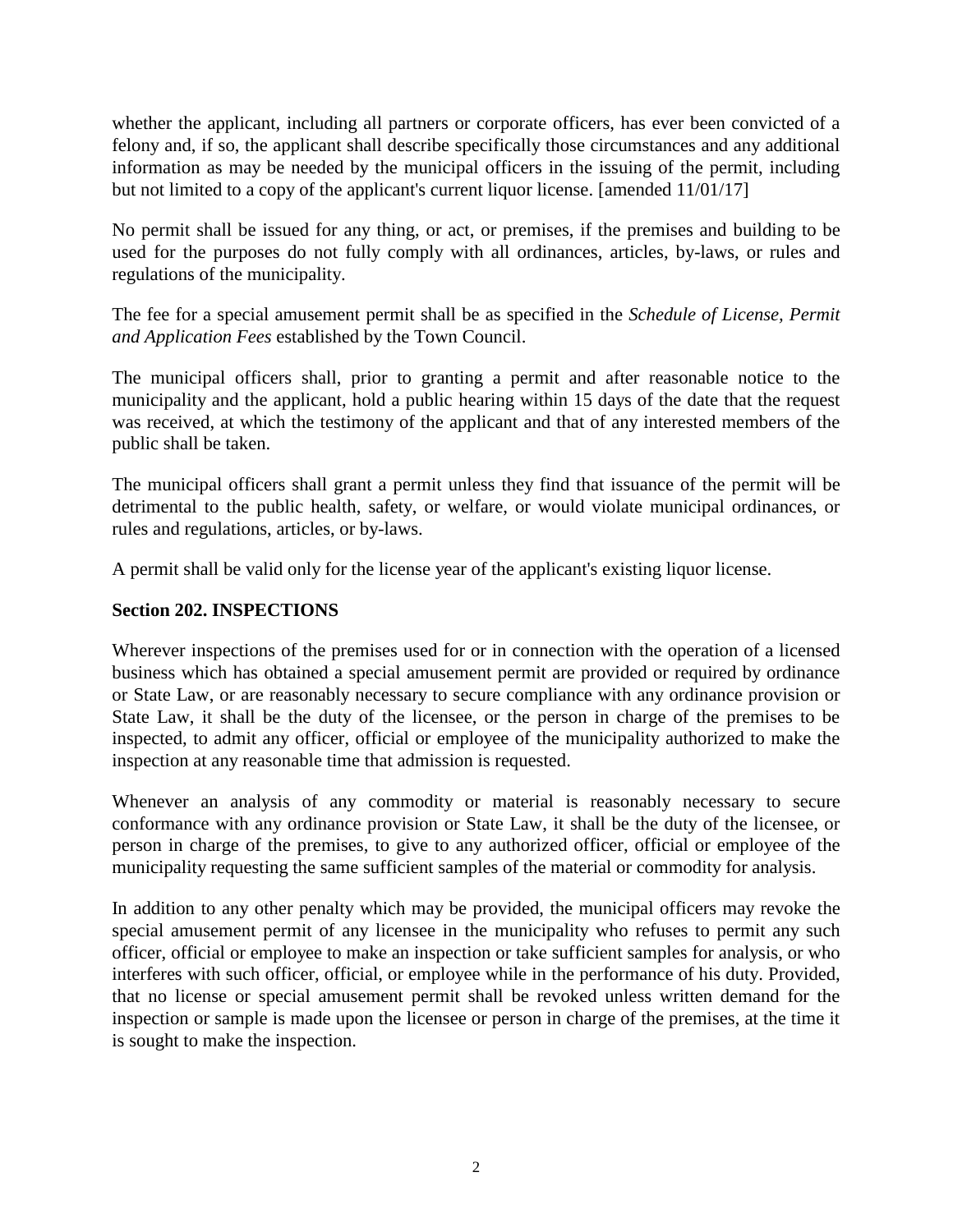#### <span id="page-4-0"></span>**Section 203. SUSPENSION OR REVOCATION OF A PERMIT**

The municipal officers may, after a public hearing, preceded by notice to interested parties, suspend, or revoke any special amusement permits, which have been issued under this Ordinance on the grounds that the music, dancing or entertainment so permitted constitutes a detriment to the public health, safety, or welfare, or violates any municipal ordinances, articles, by-laws, or rules and regulations.

#### <span id="page-4-1"></span>**Section 204. RULES AND REGULATIONS**

The municipal officers are hereby authorized, after public notice and hearing, to establish written rules and regulations governing the issuance, suspension, and revocation of special amusement permits, the classes of permits, the music, dancing or entertainment permitted under each class and other limitations on these activities required to protect the public health, safety and welfare. These rules and regulations may specifically determine the location and size of permitted premises, the facilities that may be required for the permitted activities on those premises, and the hours during which the permitted activities are permitted.

Such rules and regulations shall be additional to and consistent with all sections of this Ordinance.

#### <span id="page-4-2"></span>**Section 205. PERMIT AND APPEAL PROCEDURES**

205.1 Any licensee requesting a special amusement permit from the municipal officers shall be notified in writing of their decision no later than fifteen (15) days from the date her/his request was received. In the event that a licensee is denied a permit, the licensee shall be provided with the reasons for the denial in writing. The licensee may not reapply for a permit within 30 days after an application for a permit has been denied. [amended 11/01/17]

205.2 Any licensee who has requested a permit and has been denied, or whose permit has been revoked or suspended, may, within 30 days of the denial, suspension or revocation, appeal the decision to the municipal board of appeals as defined in 30-A M.R.S.A. 2691. The municipal board of appeals may grant or reinstate the permit if it finds that the permitted activities would not constitute a detriment to the public health, safety or welfare, or that the denial, revocation or suspension was not based by a preponderance of the evidence on a violation of any ordinance, article, by-law, or rule or regulation of the municipality.

#### <span id="page-4-3"></span>**Section 206. ADMISSION**

A licensed hotel, Class A restaurant, Class A tavern or restaurant malt liquor licensee who has been issued a special amusement permit may charge admission in designated areas approved by the municipal special amusement permit.

#### <span id="page-4-4"></span>**Section 207. LIVE ENTERTAINMENT REGULATION**

The purpose of this section is to regulate nudity as a form of live entertainment in those establishments at which alcoholic beverages are served or consumed.